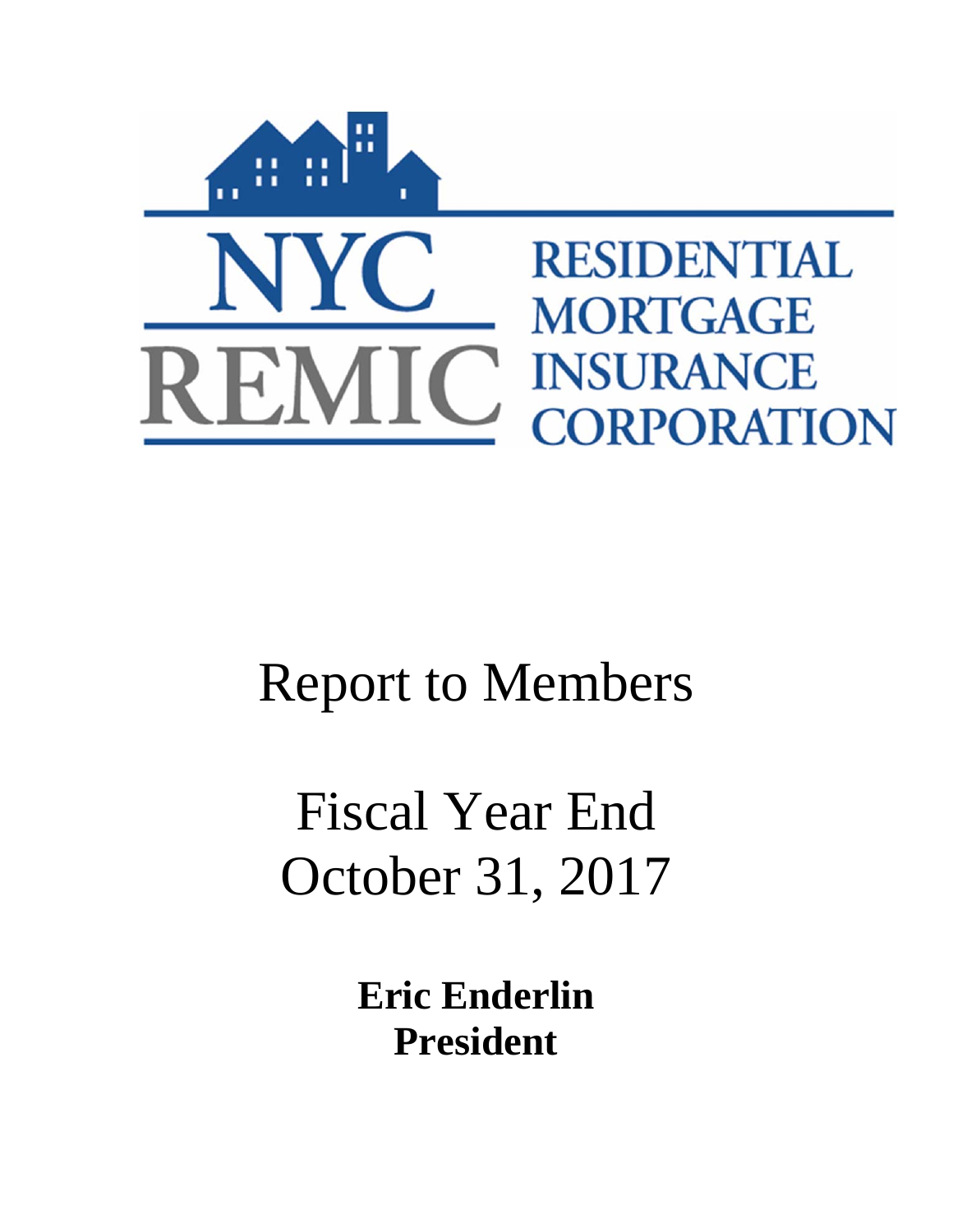

DATE: May 23, 2018

TO: The Chairperson and Members

FROM: Eric Enderlin

SUBJECT: Report on REMIC Fiscal Year 2017 Activities

I am pleased to report that the New York City Residential Mortgage Insurance Corporation ("REMIC") continued its role in helping to establish and maintain the available stock of affordable housing throughout New York City during the fiscal year ended October 31, 2017. Certificates of Insurance were issued for 27 properties with an insured amount of \$49.2 million, representing 9,500 units and \$240.0 million in mortgage amount outstanding. Commitments to Insure were issued for 14 properties with an insured amount of \$28.5 million, representing 2,109 units and \$139.0 million in mortgage amount outstanding.

A detailed summary of the activities and accomplishments of REMIC during the fiscal year ended October 31, 2017 is attached for your review.

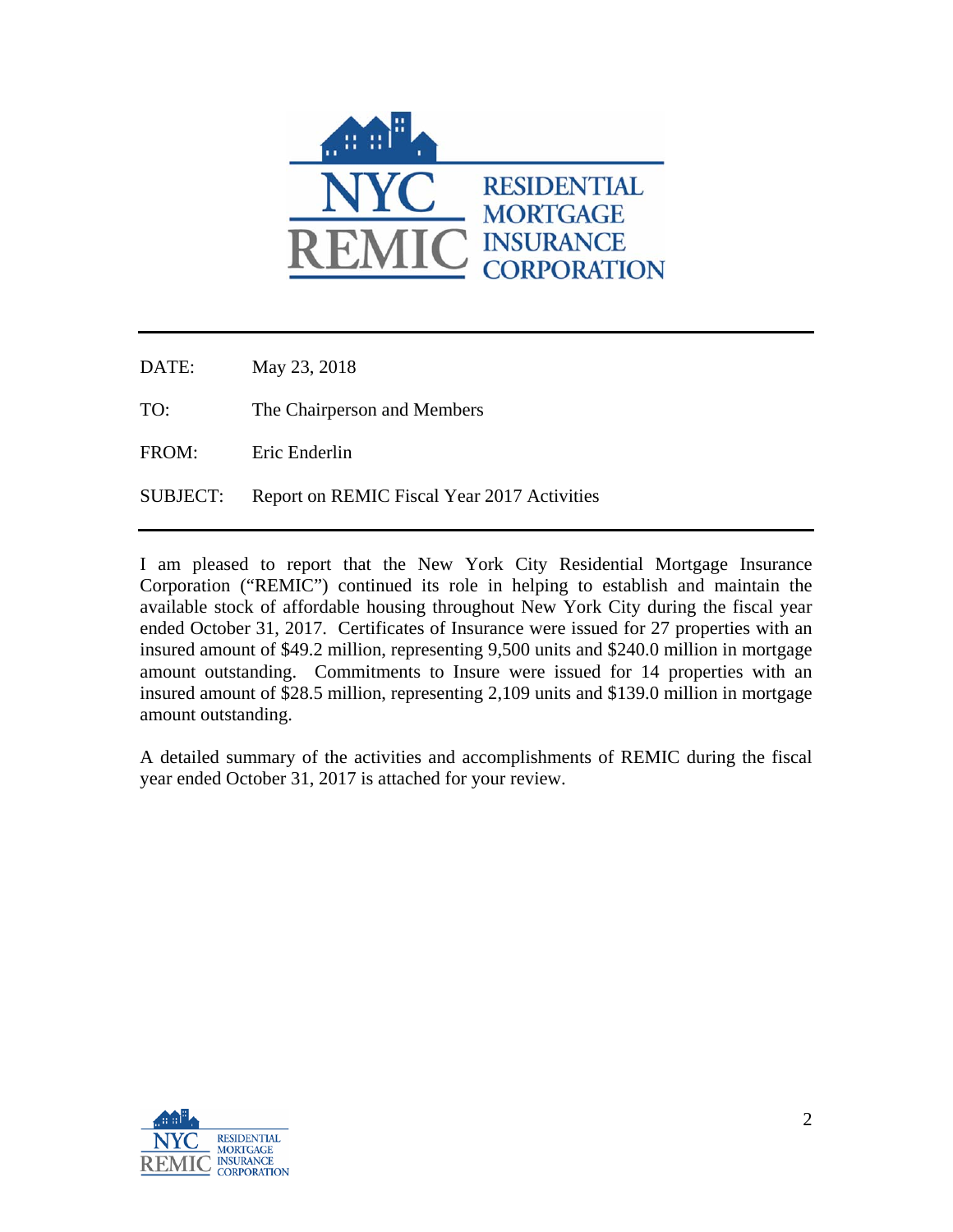# **MISSION & HISTORY**

The New York City Residential Mortgage Insurance Corporation ("REMIC") is a public benefit corporation created to promote the production and rehabilitation of affordable housing in New York City through the issuance of mortgage insurance. REMIC plays an integral role in New York City's efforts to stabilize and revitalize the City's diverse neighborhoods.

Founded as the New York City Rehabilitation Mortgage Insurance Corporation in 1973 by the State Legislature with a \$7.5 million loan from New York City, REMIC was created to promote the development of affordable housing in specifically designated distressed areas of New York City. Using mortgage insurance, REMIC worked to promote the issuance of residential loans, many of which would not have proceeded without credit enhancement.

In 1993, the State Legislature amended the REMIC statute, changing REMIC's parameters to no longer restrict REMIC to designated distressed areas, but instead, to encourage REMIC to insure mortgages throughout New York City. At the same time, REMIC was renamed the New York City Residential Mortgage Insurance Corporation and was reorganized as a subsidiary of the New York City Housing Development Corporation ("HDC"). The original \$7.5 million loan was returned to the City, with HDC funding REMIC reserve requirements as required by REMIC's enabling statute. These legal changes and transfers of funds created a "New REMIC" entity, while certain reserve requirements remained in place for the "Old REMIC" insured projects. During 2015, the last remaining "Old REMIC" loan was paid off. There are no remaining "Old REMIC" loans in the portfolio. In fiscal years 2011, 2013, and 2015, HDC injected \$7.5 million, \$10 million, and \$8 million, respectively, into REMIC to capitalize future capacity.

Since becoming a subsidiary of HDC, REMIC has actively sought to become a more formidable presence in the mortgage insurance business by significantly increasing the volume of its underwriting while maintaining adherence to strict underwriting standards. In its 44 years of existence, the REMIC insured portfolio has performed well, having paid only 12 claims for insured loans totaling \$598,291.

As of fiscal year-end, REMIC had a "AA" rating from Standard & Poor's.

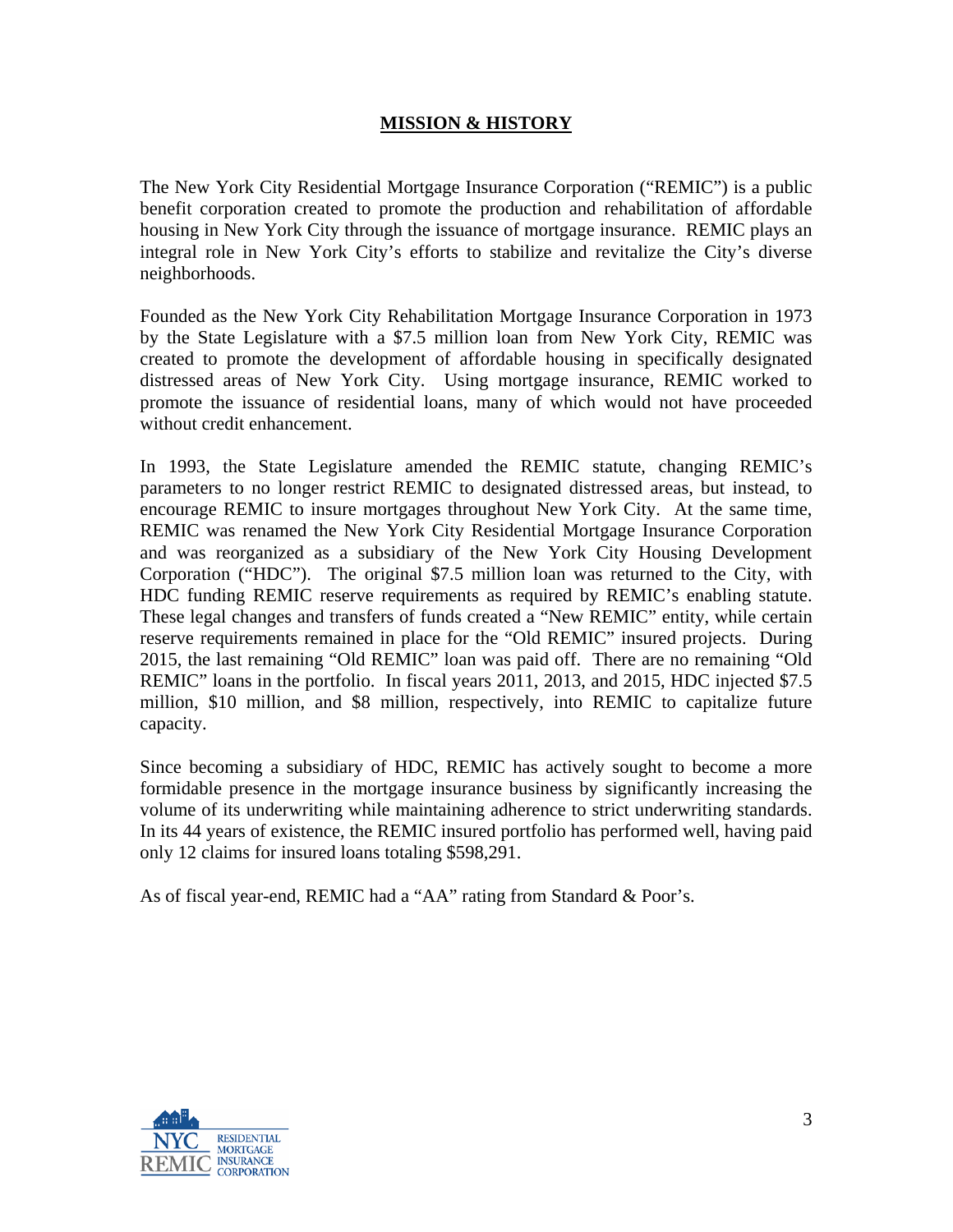## **FISCAL YEAR 2017 SUMMARY**

During fiscal year 2017 (November 1, 2016 through October 31, 2017), REMIC issued Commitments to Insure to 14 properties, with a total of 2,109 units, a total insured amount of \$28.5 million, and a total mortgage amount of \$139.0 million. During fiscal year 2017, REMIC issued Certificates of Insurance to 27 properties, with a total of 9,500 units, a total insured amount of \$49.2 million, and a total mortgage amount of \$240.0 million.

As of October 31, 2017, REMIC had a total amount of insurance outstanding of \$262.8 million, with a total mortgage amount outstanding related to such insurance of \$1.2 billion. In addition, REMIC had total commitments outstanding of \$93.1 million with a total mortgage amount outstanding related to such insurance of \$455.1 million.

Details of the Commitments to Insure and the Certificates of Insurance that REMIC issued during fiscal year 2017 are on the following two pages.

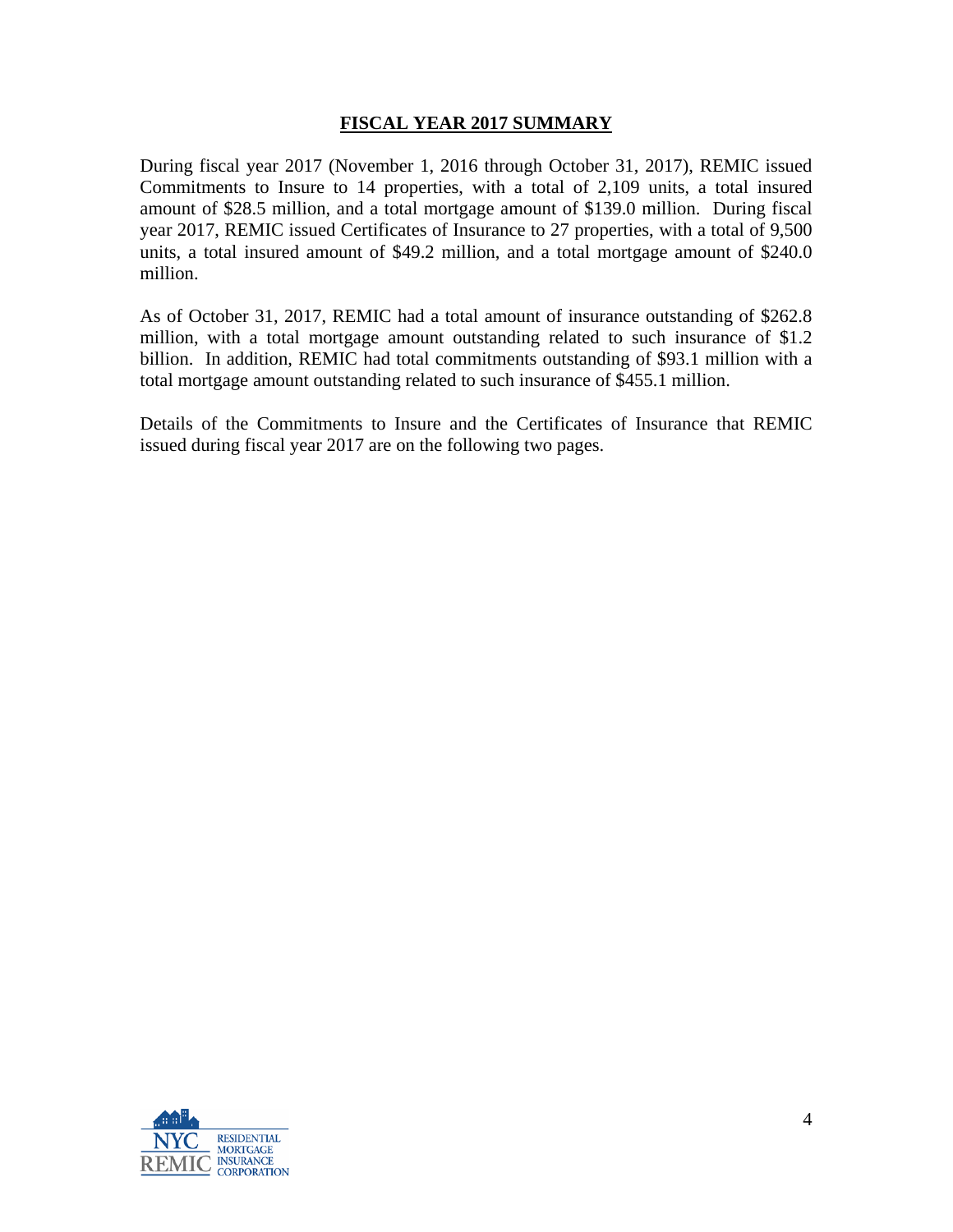# **COMMITMENTS TO INSURE ISSUED DURING FY2017**

| <b>BRONX</b>                      |            |                        |                         |              |  |
|-----------------------------------|------------|------------------------|-------------------------|--------------|--|
|                                   |            | Original               | <b>Original Insured</b> | #            |  |
| <b>Property</b>                   | Lender     | <b>Mortgage Amount</b> | Amount                  | <b>Units</b> |  |
| <b>Bronx Commons</b>              | <b>HDC</b> | \$21,525,000           | \$4,305,000             | 305          |  |
| <b>MBD Silva Taylor</b>           | <b>HDC</b> | \$6,020,000            | \$1,204,000             | 40           |  |
| <b>MLK Plaza</b>                  | <b>HDC</b> | \$7,545,000            | \$1,509,000             | 167          |  |
| Morris II Apartments              | <b>HDC</b> | \$7,020,000            | \$1,404,000             | 154          |  |
| <b>PRC Fox Street Development</b> | <b>HDC</b> | \$12,530,000           | \$2,506,000             | <b>200</b>   |  |
| <b>Scott Tower</b>                | <b>HDC</b> | \$7,230,000            | \$1,446,000             | 352          |  |
| Thessalonia Manor                 | <b>HDC</b> | \$3,200,000            | \$640,000               | 120          |  |
| Tilden Towers I                   | <b>HDC</b> | \$7,195,000            | \$1,439,000             | 127          |  |
| <b>TLK Manor</b>                  | <b>HDC</b> | \$2,260,000            | \$452,000               | 83           |  |
| <b>Tremont-Anthony</b>            | <b>HDC</b> | \$1,651,000            | \$330,200               | 32           |  |
| Total Bronx (10 projects):        |            | \$76.176.000           | <u>\$15.235.200</u>     | 1.580        |  |

### **BROOKLYN**

|                         |                                     | <b>Original</b>        | <b>Original Insured</b> | <u>#</u>   |
|-------------------------|-------------------------------------|------------------------|-------------------------|------------|
| <b>Property</b>         | Lender                              | <b>Mortgage Amount</b> | Amount                  | Units      |
| 317 Malcolm X Boulevard | CPC <sup>1</sup>                    | \$916.456              | \$916,456               | 34         |
| Livonia Avenue Phase II | HDC.                                | \$16,500,000           | \$3,300,000             | 242        |
|                         | <b>Total Brooklyn (2 projects):</b> | \$17.416.456           | \$4.216.456             | <u>276</u> |

# **MANHATTAN**

|                                    |                                                           | Original               | <b>Original Insured</b> | <u>#</u>                 |
|------------------------------------|-----------------------------------------------------------|------------------------|-------------------------|--------------------------|
| <b>Property</b>                    | Lender                                                    | <b>Mortgage Amount</b> | Amount                  | <b>Units</b>             |
| 116 West $116^{\text{th}}$ Street* | <b>HDC</b>                                                | \$2,575,000            | \$515,000               | 21                       |
|                                    | <b>Total Manhattan (1 project):</b>                       | \$2,575,000            | \$515,000               | $\overline{\mathbf{21}}$ |
|                                    | *This project was committed and insured in the same year. |                        |                         |                          |
|                                    |                                                           | <b>OUEENS</b>          |                         |                          |
|                                    |                                                           | Original               | <b>Original Insured</b> | #                        |
| <b>Property</b>                    | Lender                                                    | <b>Mortgage Amount</b> | Amount                  | <b>Units</b>             |
| One Flushing                       | <b>HDC</b>                                                | \$42,785,000           | \$8,557,000             | 232                      |
|                                    | Total Queens (1 project):                                 | \$42,785,000           | \$8.557.000             | <u>232</u>               |
|                                    |                                                           |                        |                         |                          |
|                                    | <b>TOTAL COMMITTED (14 PROJECTS):</b>                     | \$138,952,456          | \$28,523,656            | 2,109                    |

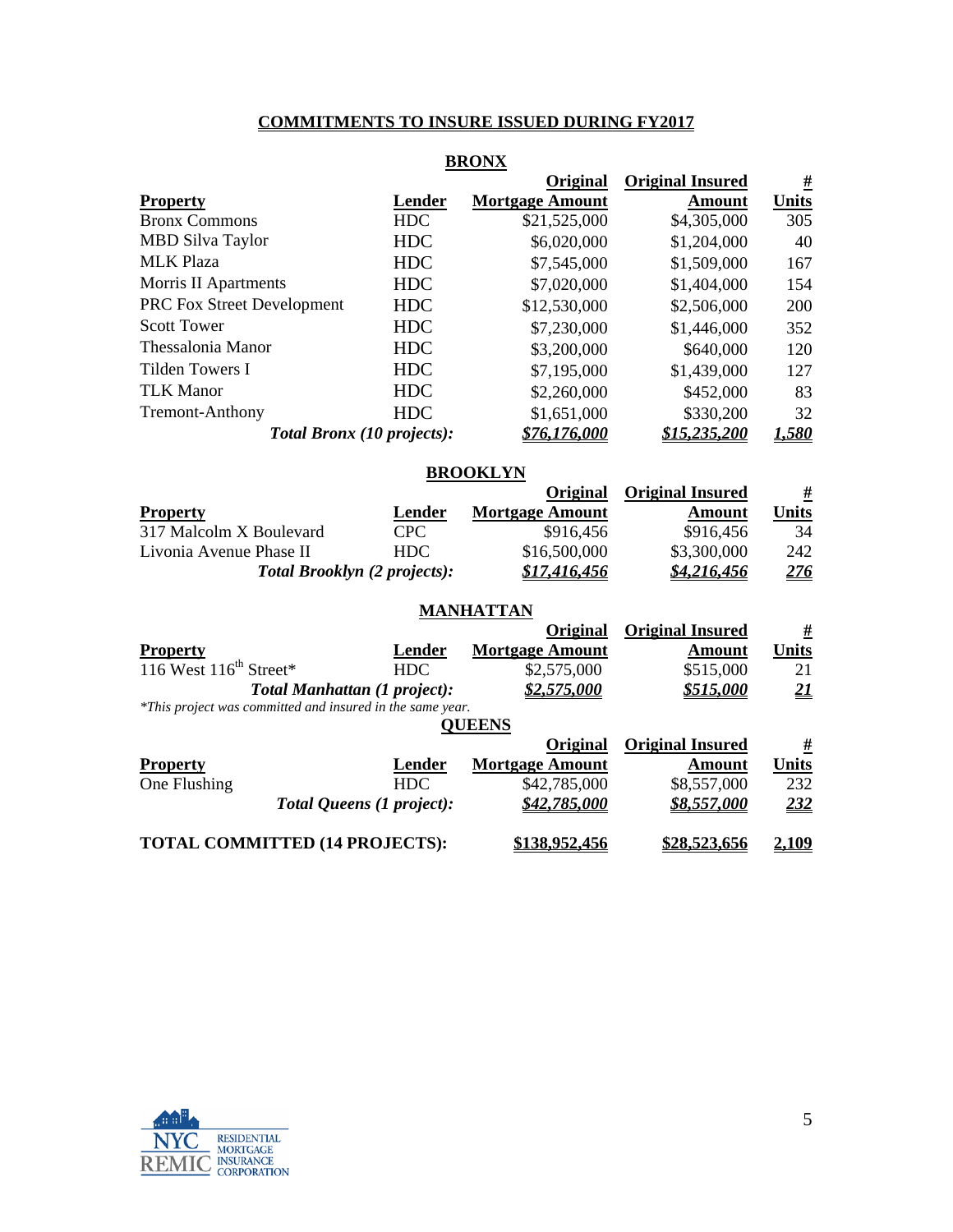# **CERTIFICATES OF INSURANCE ISSUED DURING FY2017**

|                                   | <b>BRONX</b> |                      |                          |         |
|-----------------------------------|--------------|----------------------|--------------------------|---------|
|                                   |              | Original             | Original                 |         |
| <b>Property</b>                   | Lender       | Mortgage<br>Amount   | <b>Insured</b><br>Amount | # Units |
| 1380 University Avenue            | <b>HDC</b>   | \$8,330,000          | \$1,666,000              | 139     |
| Compass Residences 1A             | <b>HDC</b>   | \$8,270,000          | \$1,654,000              | 110     |
| <b>Compass Residences 1B</b>      | <b>HDC</b>   | \$5,480,000          | \$1,096,000              | 127     |
| Crossroads Plaza                  | <b>HDC</b>   | \$15,040,000         | \$3,008,000              | 126     |
| Crossroads Plaza II               | <b>HDC</b>   | \$12,000,000         | \$2,400,000              | 136     |
| Morris Court                      | <b>HDC</b>   | \$22,050,000         | \$4,410,000              | 201     |
| <b>Mount Sharon</b>               | <b>HDC</b>   | \$1,330,000          | \$266,000                | 106     |
| Park West Apartments              | <b>HDC</b>   | \$8,730,000          | \$1,746,000              | 134     |
| <b>Plover Apartments</b>          | <b>HDC</b>   | \$3,100,000          | \$620,000                | 138     |
| <b>Rubin Wolf Apartments</b>      | <b>HDC</b>   | \$3,860,000          | \$772,000                | 69      |
| Sedgeliff                         | <b>HDC</b>   | \$5,270,000          | \$1,054,000              | 128     |
| Soundview Family                  | <b>HDC</b>   | \$6,090,000          | \$1,218,000              | 120     |
| <b>Tremont-Anthony</b>            | <b>HDC</b>   | \$1,651,000          | \$330,200                | 32      |
| Webster Commons Building A        | <b>HDC</b>   | \$10,915,000         | \$2,183,000              | 135     |
| <b>Webster Commons Building B</b> | <b>HDC</b>   | \$8,570,000          | \$1,714,000              | 95      |
| Webster Commons Building E        | <b>HDC</b>   | \$5,120,000          | \$1,024,000              | 80      |
| Total Bronx (16 projects):        |              | <u>\$125,806,000</u> | <u>\$25,161,200</u>      | 1,876   |

#### **BROOKLYN**

|                                      |            | <b>Original</b> | <b>Original</b>     |              |
|--------------------------------------|------------|-----------------|---------------------|--------------|
|                                      |            | Mortgage        | <b>Insured</b>      |              |
| <b>Property</b>                      | Lender     | Amount          | Amount              | # Units      |
| 27 Granite Street et al.             | <b>CPC</b> | \$1,489,899     | \$1,489,899         | 50           |
| 482 Franklin Avenue                  | <b>HDC</b> | \$16,060,000    | \$3,212,000         | 93           |
| <b>Berean Apartments</b>             | <b>HDC</b> | \$4,700,000     | \$940,000           | 107          |
| <b>Cadman Tower Coop</b>             | <b>HDC</b> | \$9,855,000     | \$1,971,000         | 422          |
| Gateway Elton III                    | <b>HDC</b> | \$18,010,000    | \$3,602,000         | 287          |
| Greenpoint Landing G2                | <b>HDC</b> | \$4,230,000     | \$846,000           | 93           |
| Greenpoint Landing E3                | <b>HDC</b> | \$7,575,000     | \$1,515,000         | 98           |
| Livonia Commons                      | <b>HDC</b> | \$11,330,000    | \$2,266,000         | 283          |
| NYCHA Public Hsg Pres II             | <b>HDC</b> | \$28,325,000    | \$5,665,000         | 5,674        |
| <b>PACC</b> Resyndication            | <b>HDC</b> | \$10,000,000    | \$2,000,000         | 496          |
| <b>Total Brooklyn (10 projects):</b> |            | \$111,574,899   | <u>\$23.506.899</u> | <u>7,603</u> |

# **MANHATTAN**

|                                                           |                                     | <b>Original</b> | Original       |            |
|-----------------------------------------------------------|-------------------------------------|-----------------|----------------|------------|
|                                                           |                                     | Mortgage        | <b>Insured</b> |            |
| <b>Property</b>                                           | Lender                              | Amount          | Amount         | # Units    |
| 116 West $116^{\text{th}}$ Street*                        | HDC.                                | \$2,575,000     | \$515,000      | 21         |
|                                                           | <b>Total Manhattan (1 project):</b> | \$2,575,000     | \$515.000      | <u> 21</u> |
| *This project was committed and insured in the same year. |                                     |                 |                |            |
| <b>TOTAL INSURED (27 PROJECTS):</b>                       |                                     | \$239,955,899   | \$49,183,099   | 9,500      |
|                                                           |                                     |                 |                |            |

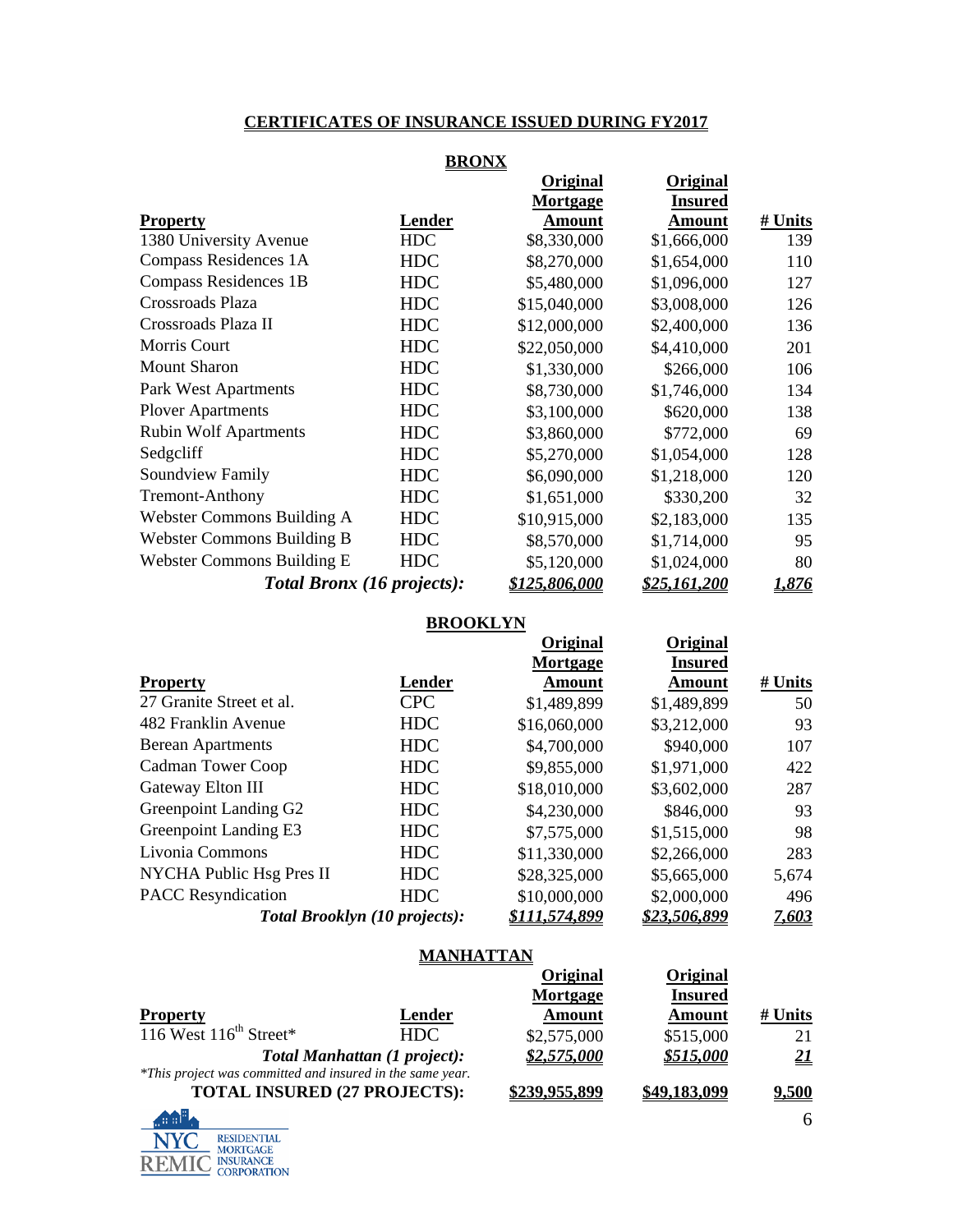# **HIGHLIGHTS OF PROPERTIES INSURED DURING FY2017**



**Livonia Commons (Brooklyn)**



**Crossroads Plaza (Bronx)**



**Soundview Family (Bronx)**

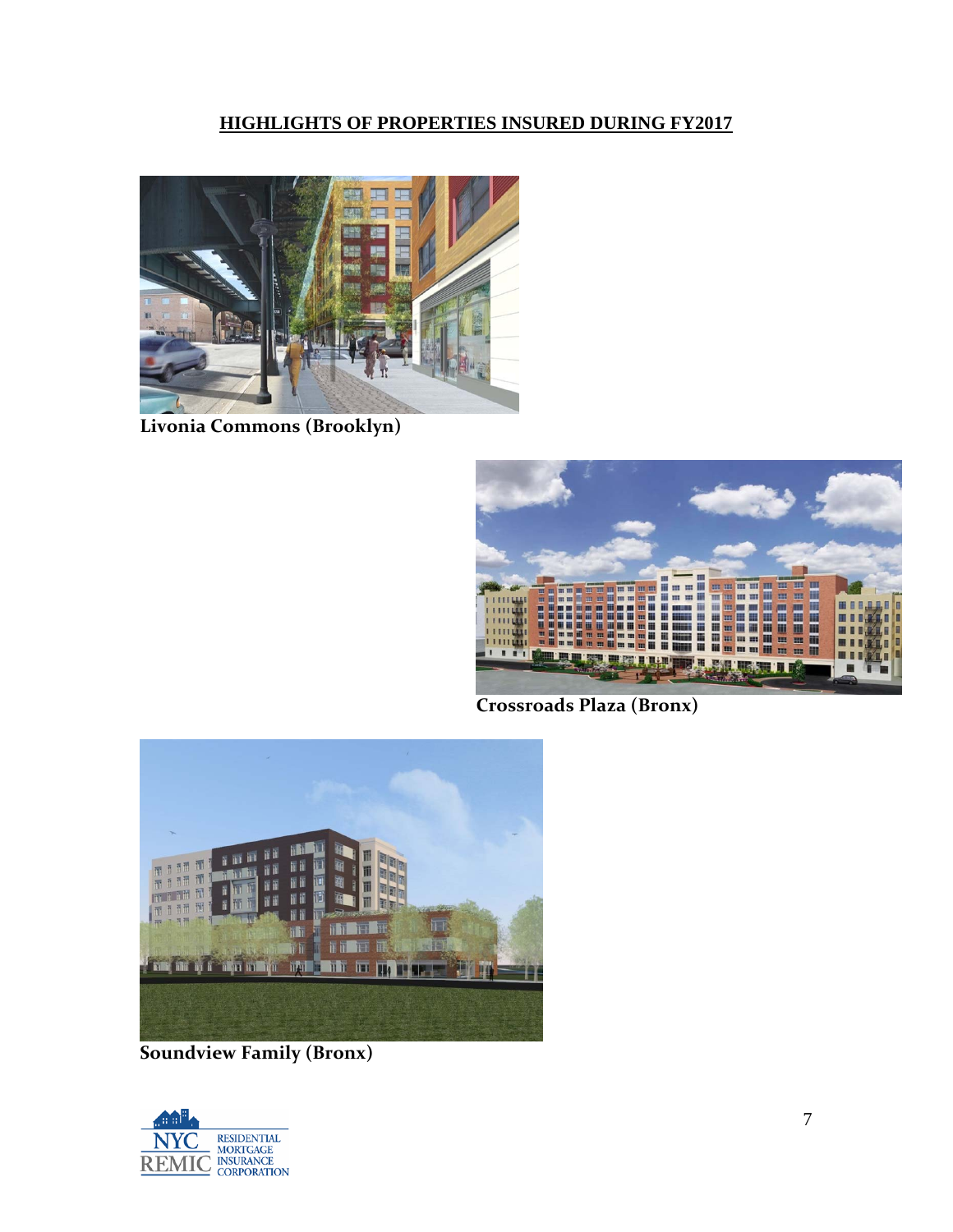# **YEAR-OVER-YEAR COMPARISON FY 2017 VERSUS FY 2016**

# **Commitments to Insure**

|                       | <b>FY 2016</b> | <b>FY 2017</b> |
|-----------------------|----------------|----------------|
| # Projects            | 24             | 14             |
| # Units               | 9.282          | 2,109          |
| <b>Insured Amount</b> | \$40,599,210   | \$28,523,656   |
| Mortgage Amount       | \$201,544,576  | \$138,952,456  |
|                       |                |                |

# **Certificates of Insurance:**

| # Projects            | 14            |               |
|-----------------------|---------------|---------------|
| # Units               | 2,205         | 9,500         |
| <b>Insured Amount</b> | \$24,689,210  | \$49,183,099  |
| Mortgage Amount       | \$121,994,576 | \$239,955,899 |

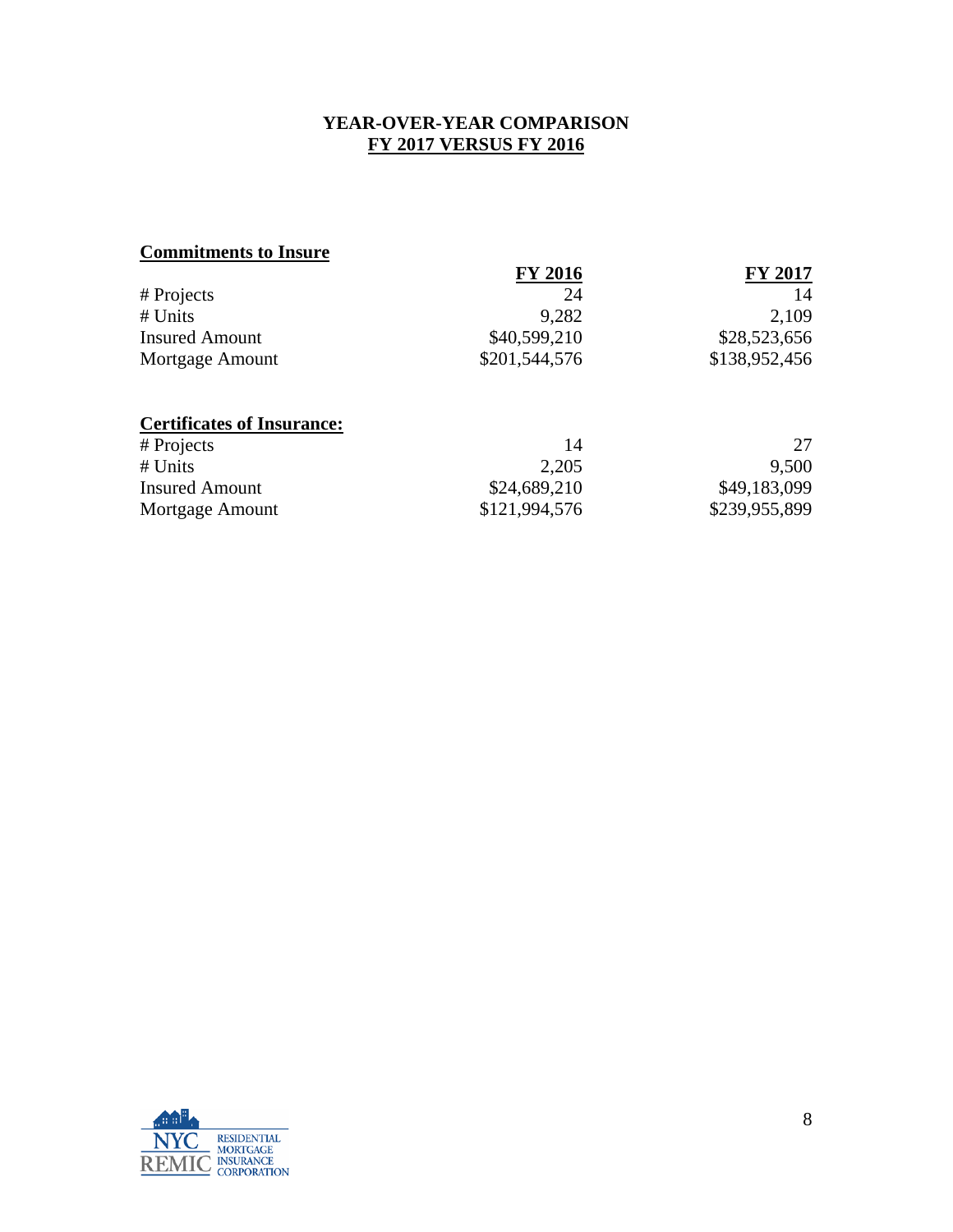# **ANNUAL COMMITMENT ACTIVITY**

| <b>Fiscal Year</b> | # Loans | <b>Insured Amount</b> | <b>Mortgage Amount</b> | # Units |
|--------------------|---------|-----------------------|------------------------|---------|
| 1993 to 2003       | 347     | \$189,515,187         | \$410,581,573          | 10,340  |
| 2004               | 11      | \$8,411,263           | \$12,285,612           | 329     |
| 2005               | 8       | \$10,079,063          | \$33,367,750           | 477     |
| 2006               | 29      | \$20,673,355          | \$73,358,770           | 1,427   |
| 2007               | 11      | \$10,922,260          | \$58,041,298           | 751     |
| 2008               | 21      | \$32,593,062          | \$148,746,311          | 3,134   |
| 2009               | 24      | \$37,360,000          | \$186,800,000          | 2,600   |
| 2010               | 22      | \$24,424,000          | \$122,120,000          | 2,425   |
| 2011               | 22      | \$34,026,000          | \$170,130,000          | 2,608   |
| 2012               | 10      | \$7,229,820           | \$36,149,100           | 762     |
| 2013               | 18      | \$23,127,428          | \$95,391,428           | 1,769   |
| 2014               | 20      | \$26,876,000          | \$127,520,000          | 2,674   |
| 2015               | 47      | \$69,705,024          | \$328,617,024          | 5,594   |
| 2016               | 24      | \$40,599,210          | \$201,544,576          | 9,282   |
| 2017               | 14      | \$28,523,656          | \$138,952,456          | 2,109   |
| <b>Total</b>       | 628     | \$564,065,328         | \$2,143,605,898        | 46,281  |

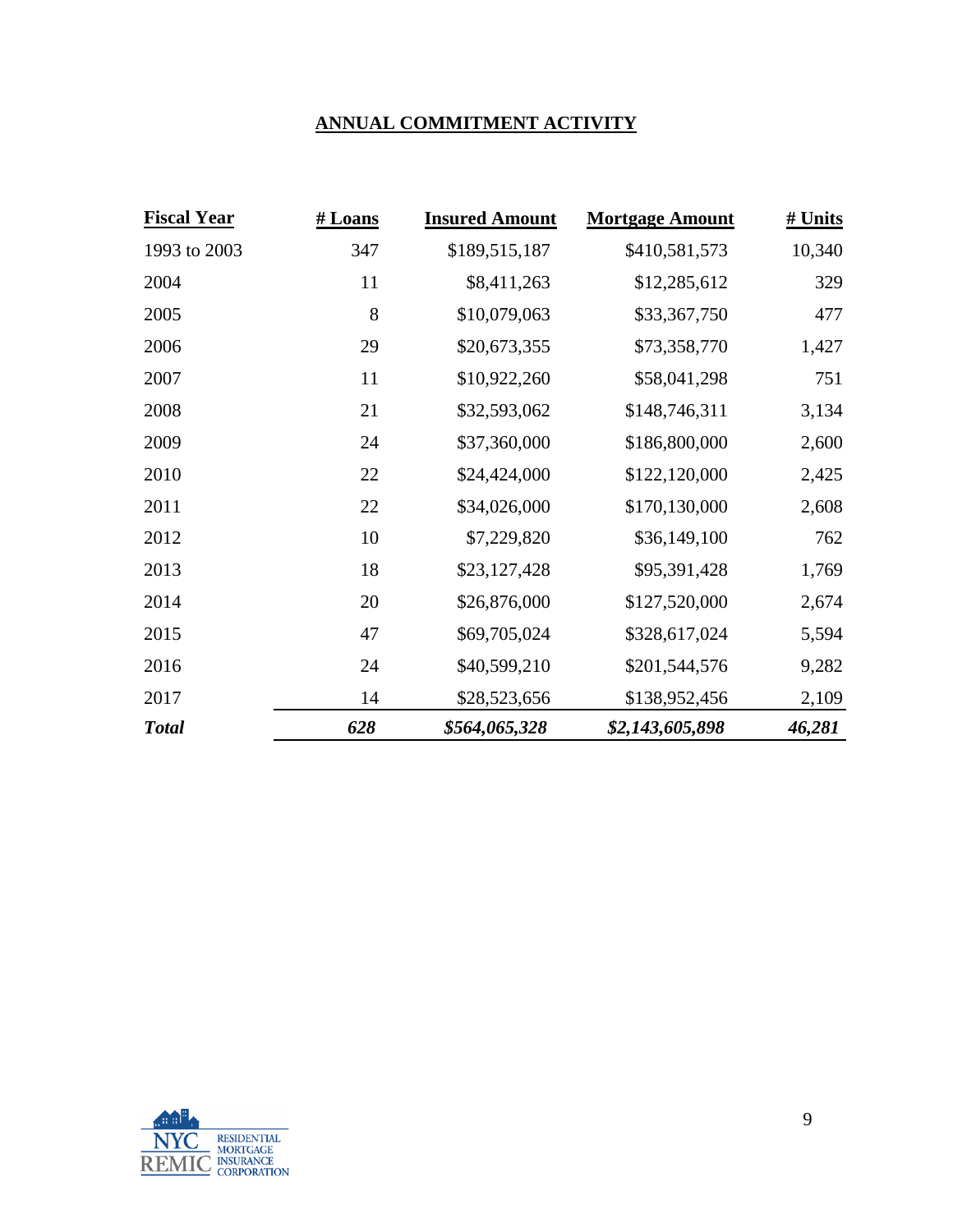**REMIC COMMITMENT HISTORY** *Cumulative Mortgage Amounts Committed Since 1993 (\$Millions)*



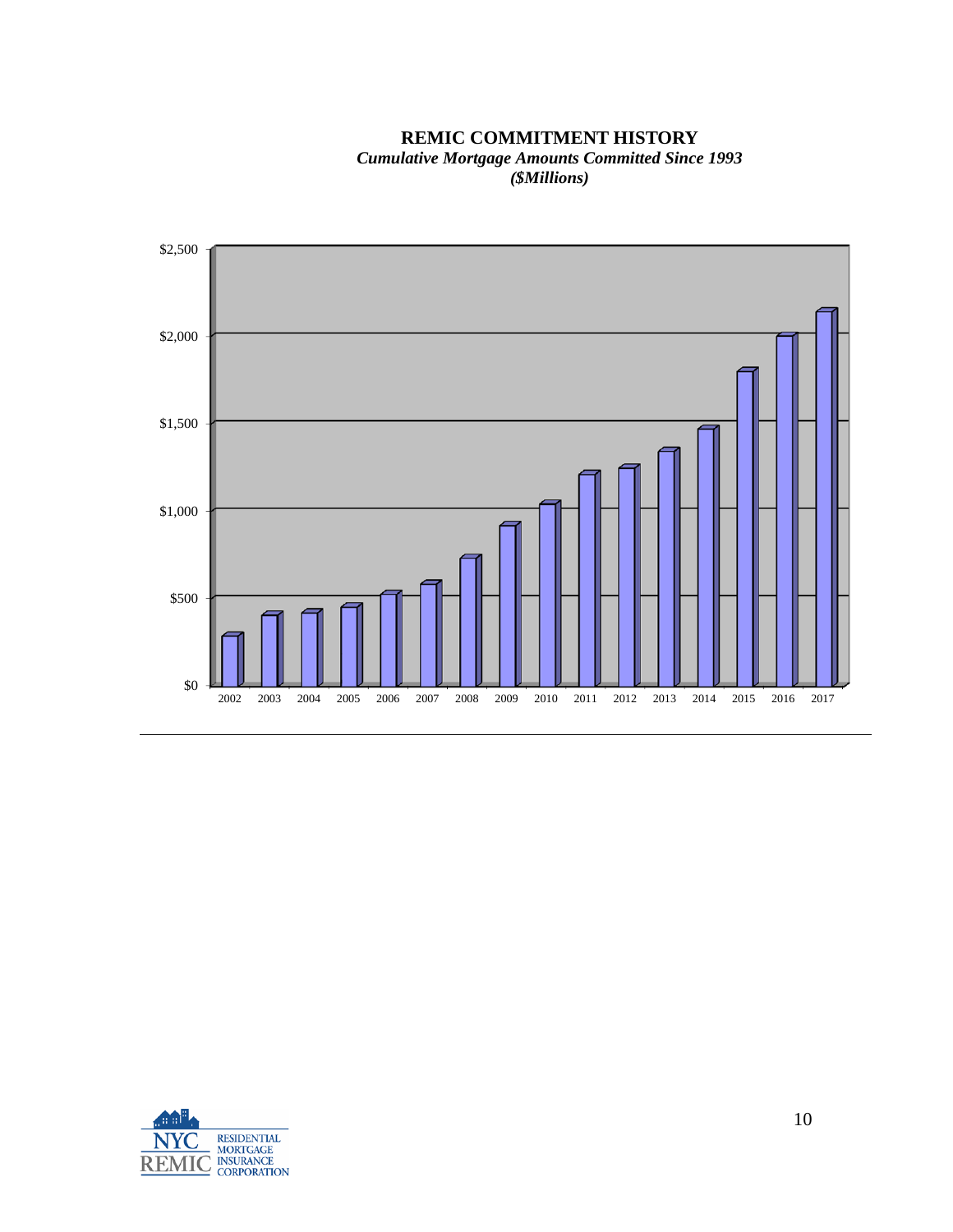#### **REMIC FY 2017 FUND BALANCES**

| <b>Restricted Fund Balance</b> | <b>Unrestricted Fund Balance</b> | <b>TOTAL BALANCE</b> |
|--------------------------------|----------------------------------|----------------------|
| \$71,192,089                   | \$51,104,223                     | \$122,296,312        |

At the close of fiscal year 2017, REMIC had a fund balance of \$122,296,312, a 4% increase from fiscal year-end 2016.



#### **REMIC Annual Fund Balance** *(\$Millions)*

*\*HDC injected capital into REMIC during fiscal years 2011, 2013, and 2015 in the amounts of \$7.5 million, \$10 million, and \$8 million, respectively, to capitalize future capacity.* 

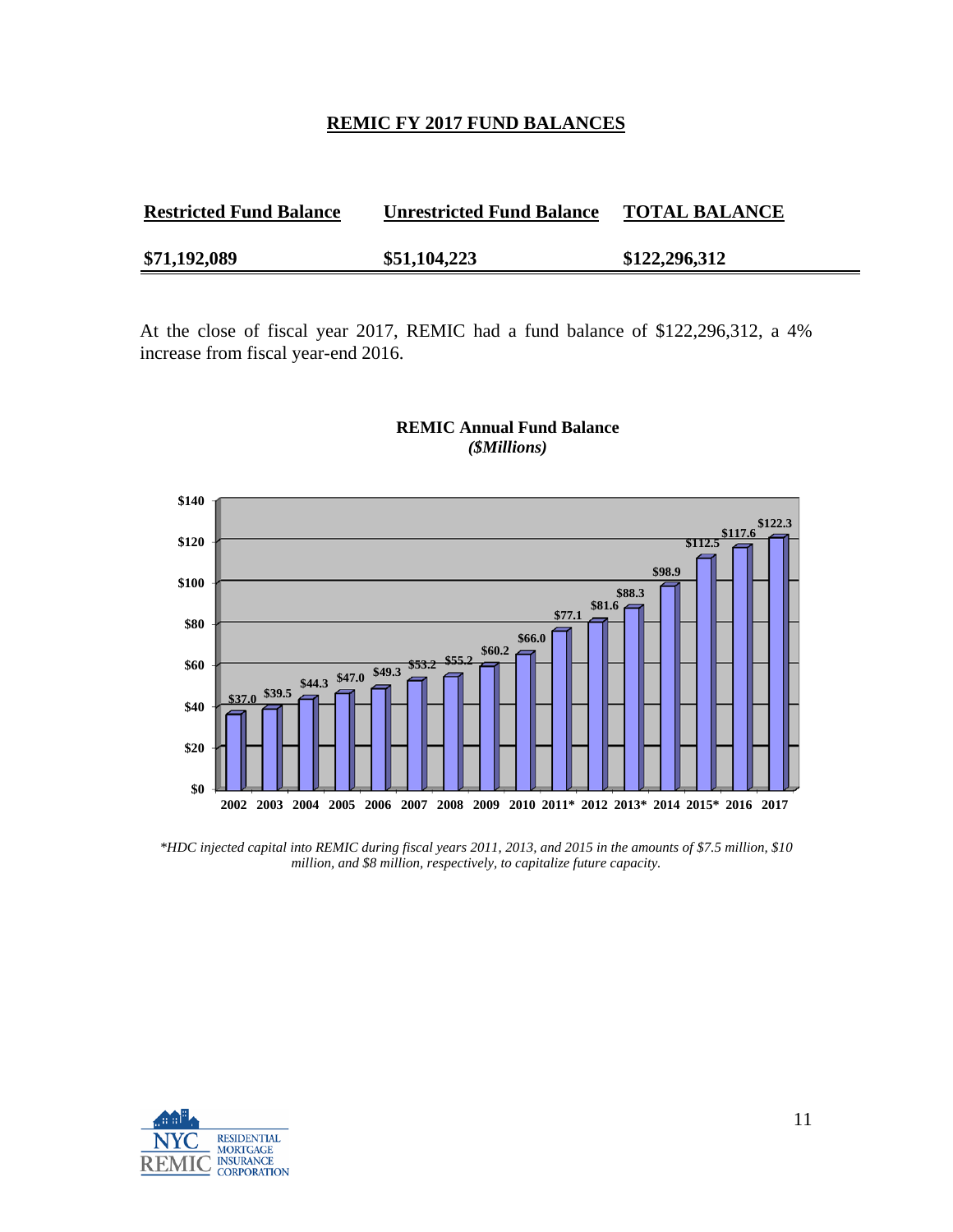

# **MAP OF REMIC-INSURED PROPERTIES**

| <b>Borough</b>       | # Loans Insured | \$ Insured Amount |
|----------------------|-----------------|-------------------|
| <b>Bronx</b>         | 113             | 119,779,458       |
| <b>Brooklyn</b>      | 64              | 67,572,665        |
| Manhattan            | 53              | 52,498,560        |
| Queens               |                 | 20,875,193        |
| <b>Staten Island</b> | ⌒               | 2,102,107         |
| <b>TOTAL</b>         | 243             | 262,827,983       |
| $\sim$ $\sim$        |                 |                   |

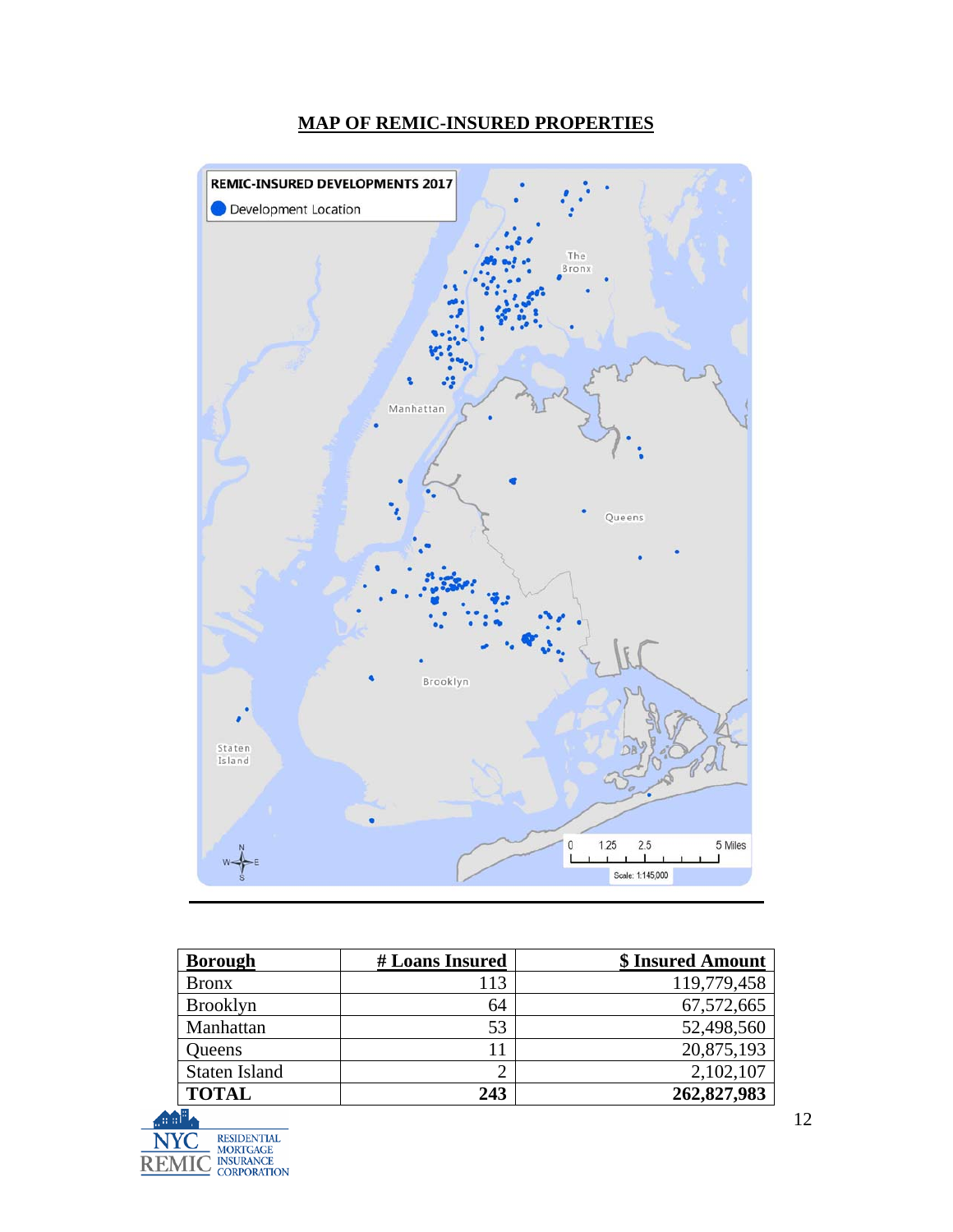## **REMIC INSURANCE CAPACITY**

In accordance with Section 654-d of New York Private Housing Finance Law, REMIC set aside reserves to cover insurance commitments and contracts entered into by REMIC, as well as properties currently in pipeline. REMIC ended fiscal year 2017 with undesignated reserves of approximately \$43.8 million. This undesignated reserve amount results in an available capacity to insure approximately \$219 million in insured amount, or a potential \$1.1 billion in mortgage amount (assuming 20% insurance).

# **CREDIT RATINGS**

As of fiscal year-end, Standard & Poor's maintained a "AA" credit rating for REMIC.

# **CLAIMS PAYMENT HISORY**

During fiscal year 2017, there were no insurance claims paid on REMIC properties. The total amount of claims paid since 1973 remains at \$598,291. The last claim paid was in 2003. All claims paid have been on loans originated by "Old REMIC."

## **REMIC PROPERTIES**

As of October 31, 2017, REMIC had in its portfolio insured mortgages for 243 properties with 29,024 units. The current aggregate balance of these insured mortgages is \$1.2 billion with REMIC insurance in effect of \$262.8 million.

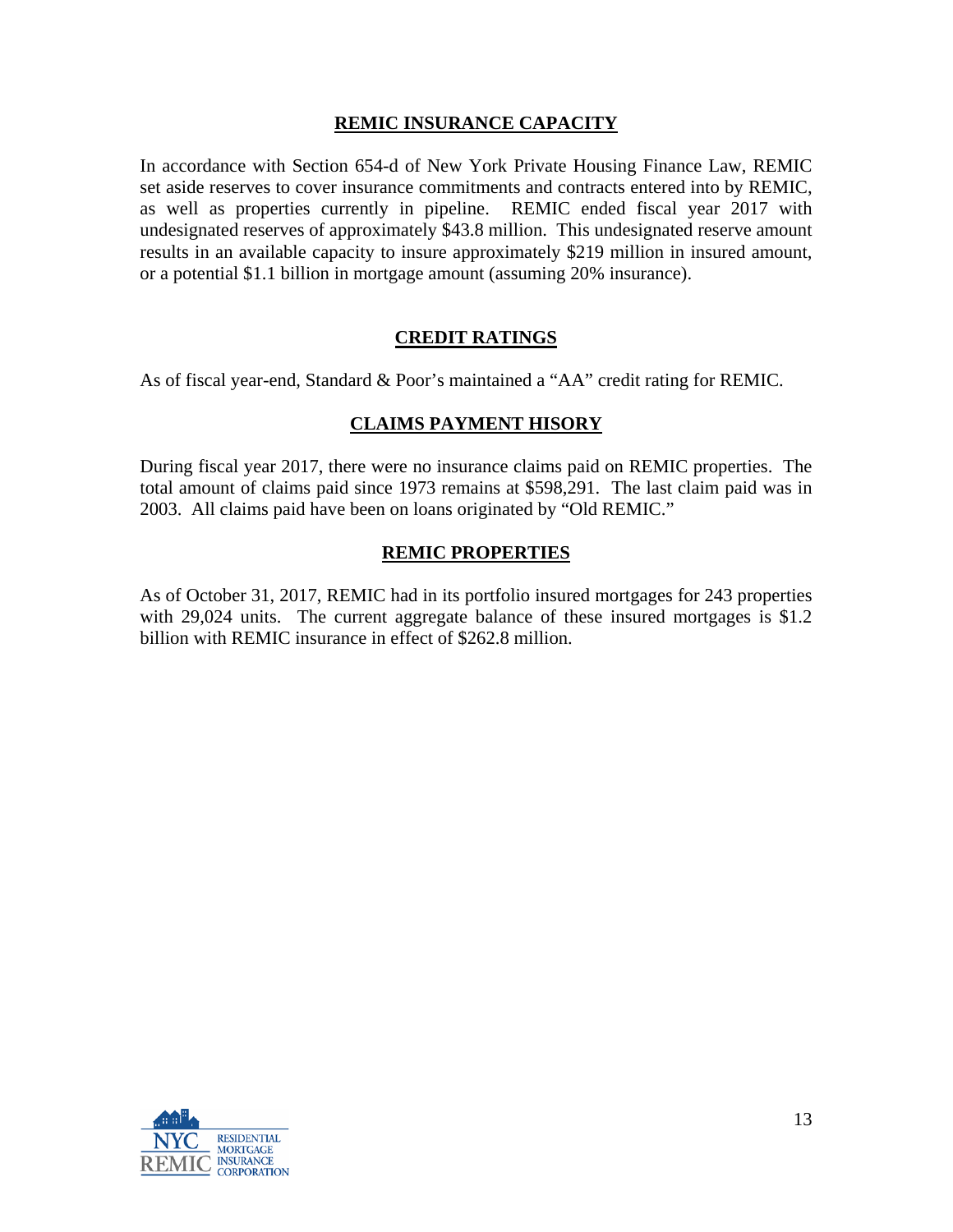# **INVESTMENT SUMMARY**

As of October 31, 2017, REMIC reserves were invested in Repurchase Agreements and Money Market Funds. Details are provided below:

|                                                      | <b>Interest</b> |                           |
|------------------------------------------------------|-----------------|---------------------------|
| <b>Par Amount Description</b>                        |                 | <b>Rate Maturity Date</b> |
| \$2,104,550 Daiwa Securities - Repurchase Agreement  | 1.050\%         | 11/2/2017                 |
| \$120,034,623 New York Community Bank - Money Market | 1.290\%         | N/A                       |
| $$122,\overline{139,173}$ TOTAL                      |                 |                           |

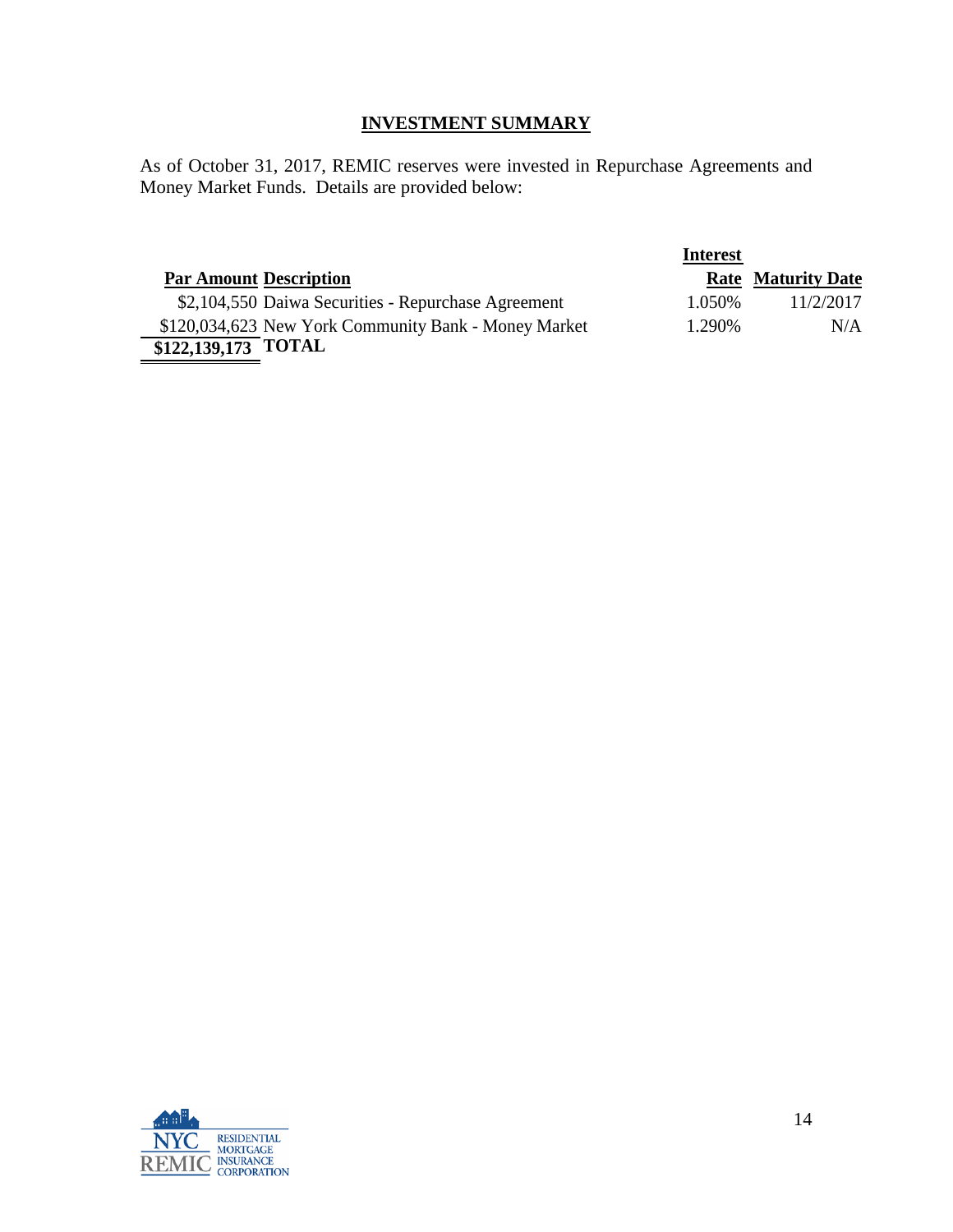# **REVENUES & EXPENSES**

The following is a review of REMIC's revenues and expenses for fiscal year 2017 with an explanation of each budget category:

| (\$ Thousands)                        | <b>FY2016</b> | <b>FY2017</b> |
|---------------------------------------|---------------|---------------|
|                                       |               |               |
| <b>Operating Revenues:</b>            |               |               |
| <b>Insurance Premiums &amp; Fees</b>  | \$3,800       | \$3,055       |
| <b>Investment Income</b>              | \$1,504       | \$1,741       |
| <b>Total Operating Revenues</b>       | \$5,304       | \$4,796       |
|                                       |               |               |
| <b>Operating Expenses:</b>            |               |               |
| Reimbursement of HDC Overhead         | \$515         | \$515         |
| <b>Insurance Claims</b>               | \$0           | \$0           |
| <b>Total Operating Expenses</b>       | \$515         | \$515         |
|                                       |               |               |
| <b>OPERATING SURPLUS</b>              | \$4,789       | \$4,281       |
|                                       |               |               |
| Capital Injection from HDC            | \$0           | \$0           |
|                                       |               |               |
| Unrealized Gain/(Loss) on Investments | \$234         | \$444         |
|                                       |               |               |
| <b>CHANGE IN NET POSITION</b>         | \$5,023       | \$4,725       |
|                                       |               |               |